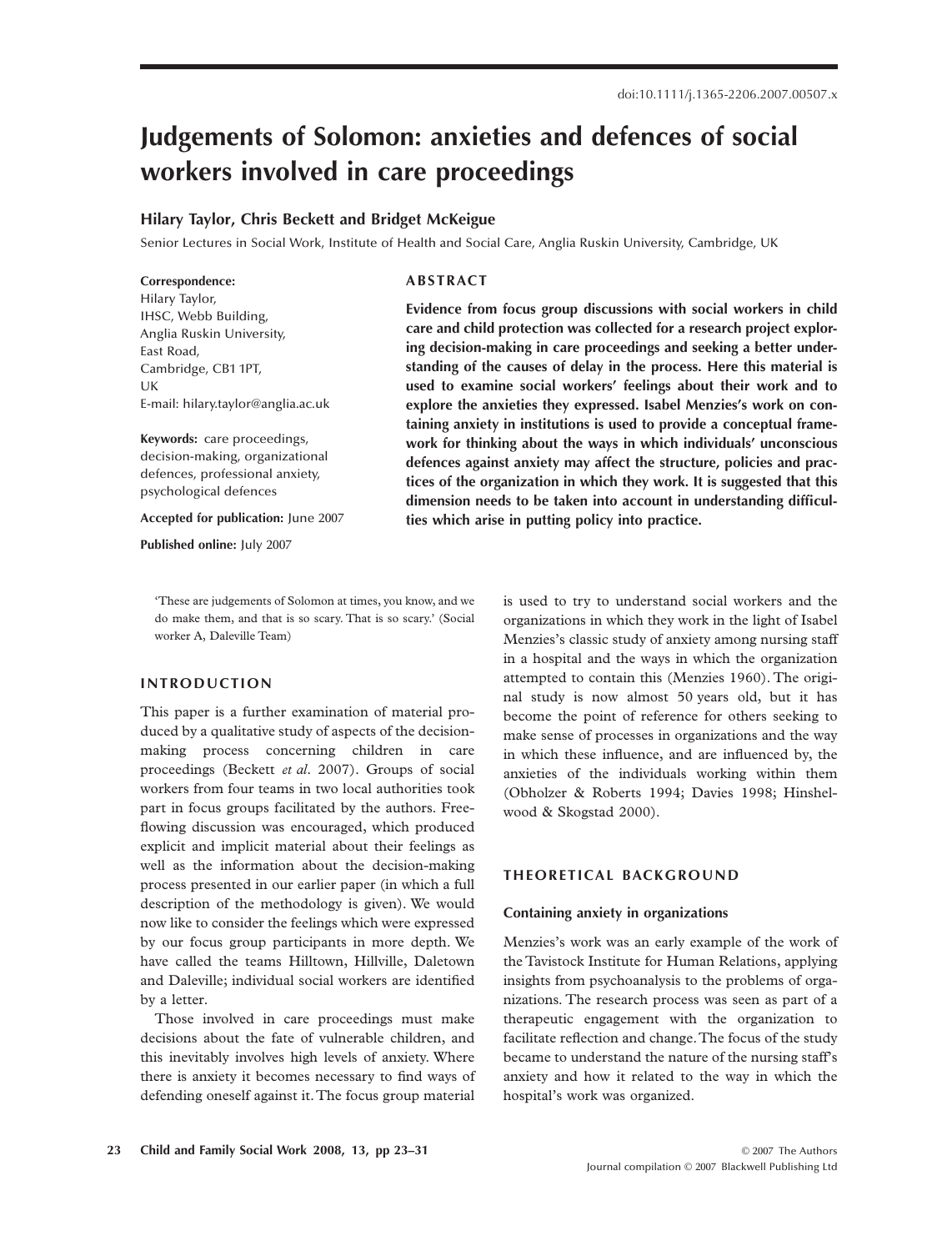The primary task of a hospital is to care for sick people, taking responsibility for all aspects of physical care and knowing that some of them will die. This resonates with primitive anxieties derived from early infancy when we are completely dependent on our mothers or primary carers for security and life. Melanie Klein's conceptualization of the inner world of the infant is the basis of this understanding (Klein [1946] 1986). The infant's world is starkly divided between good and bad, and characterized by confusion about what is inside himself, within his control, and what is outside, belonging to others. These defences of splitting and projection, and the sense of omnipotence, are developed as a way of controlling the potentially overwhelming anxiety aroused by dependence and vulnerability.

These 'schizoid' mechanisms in the infant in turn affect the functioning of the adult:

It is in phantasy that the infant splits the object and the self, but the effect of this phantasy is a very real one, because it leads to feelings and relations (and later on, thought processes) being cut off from one another. (Klein [1946] 1986, p. 181)

In her examination of the structure and culture evolved by the hospital to attempt to contain the anxieties aroused by the nursing task, Menzies identified defensive strategies related to these processes of splitting and projection.These included the splitting up of the nurse–patient relationship so that the care of each patient consisted of a series of tasks performed by different nurses. This enabled the anxiety about the illness of each patient to be diffused and more easily avoided, and was supported by a culture of depersonalization in which feelings were not expressed and the significance of the individual was denied.The anxieties surrounding decision-making were dealt with by eliminating the need for choice through ritual task performance, leaving no room for initiative.When decisions were made, the weight of responsibility for them was reduced through checks and counter-checks. Responsibility tended to be delegated upwards, so that even the most routine decisions were taken at a very senior level.There was a pattern of projection of responsibility and irresponsibility up and down the hierarchy, with junior nurses seen as irresponsible and senior nurses as strict and disciplinarian.

However, these strategies were unsuccessful in containing the anxiety arising from the nurses' work, as they denied it rather than acknowledging and dealing with it:

The characteristic feature of the social defence system . . . is its orientation to helping the individuals avoid the experience of anxiety, guilt, doubt and uncertainty . . . In fact, of course, the attempt to avoid such confrontation can never be completely successful. A compromise is inevitable between the implicit aims of the social defence system and the demands of reality as expressed in the primary task. (Menzies 1960, p. 109)

The parental care which the infant receives in the course of normal development will contain his anxieties sufficiently for him to be able to experience both good and bad aspects of his world and recognize that they are intermingled rather than split off from each other. In Kleinian terms this is conceptualized as a move from the paranoid-schizoid to the depressive position. The concept of containment was developed in the work of Bion (1959), and its application to institutions is fundamental to the Tavistock model of thinking about organizational dynamics.

#### **Organizational culture**

Hinshelwood & Skogstad (2000) draw on the work of Trist, who first described culture as a psychosocial process which makes a bridge between individuals' inner worlds and the social institutions in which they live and work (Trist [1950] 1990). They propose that the particular social defence systems which organizations develop against the anxieties inherent in their work are mediated through this culture, which is made up of attitudes and working practices, but also a less tangible emotional atmosphere, the feelings about the work that are located in individual workers but also belong to the whole organization. Trist identified ritual as an important way in which culture is expressed and transmitted, and the ritual task performance which Menzies identified among nurses can be seen as an example of this process in action.

Hinshelwood and Skogstad's study is a collection of observations of different health and social care establishments at work which focuses on the feelings aroused in the observers as well as the behaviour observed. The observers' feelings are interpreted as indicative of the emotions which are generated by the work, but which the workers need to defend themselves against. In another study of stresses in health and care services, Obholzer identified three layers of anxiety operating at work: primitive anxieties of the kind discussed above in relation to Kleinian theory, anxieties arising out of the nature of the work and personal anxieties (Obholzer 1994, p. 206). In some situations, all three of these may resonate together and threaten to become overwhelming.The book draws on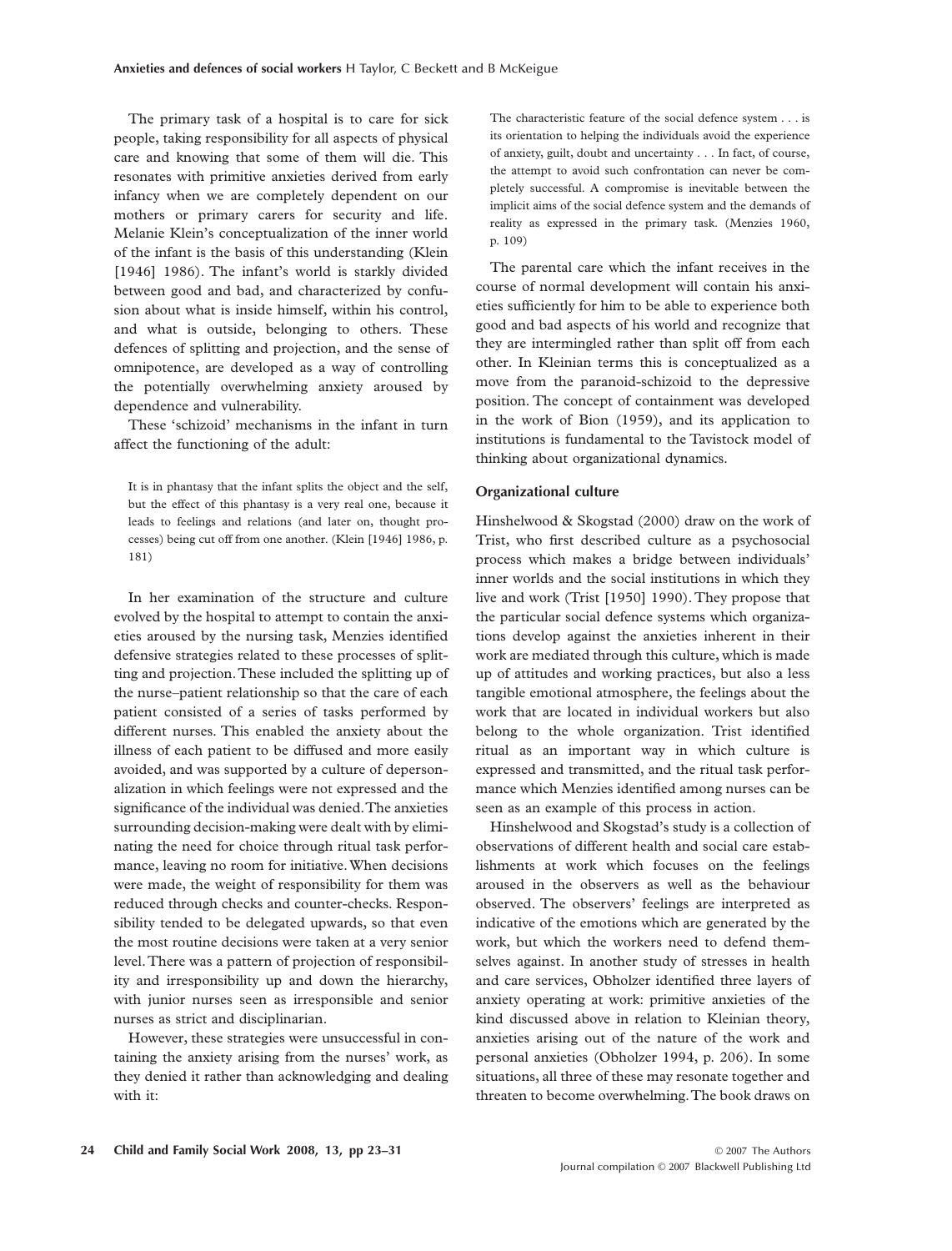Tavistock members' experience of consulting to organizations, and illustrates a model of staff support which provides a reflective space to allow the expression and processing of painful feelings so that the need to build defences against them does not deflect the organization from its primary task.

#### **Anxiety and social work**

The primary task of social workers in child protection is to protect children from being damaged by their parents. At the worst extreme, this is a matter of life and death. This task is delegated to social workers by society as a whole, as is the case with nurses, but there are some important differences. Nurses have had more institutional protection than social workers, historically working in hospitals which are physically selfcontained and separate, while social workers normally work alone in the community, only making contact with the rest of their team when they return to the office. There is also a difference in the perceived content of their professional expertise: medical knowledge is seen as specialized, while social workers' knowledge is in those areas where everybody considers themselves an expert – parenting and family life. Professional boundaries are therefore more pervious, placing more focus on the complex interaction between social workers' anxieties and those of the wider society. A study of social workers' responses to experiences of fear comments that 'social work functions at the sharp end of society's anxieties' (Smith *et al*. 2004, p. 542). Social workers are society's defences against anxieties about damage and delinquency, which are also mediated through the framework of the law, with which social workers in child protection must work very closely. The legal profession, like medicine, is seen as having a long and respectable history and a discrete and exclusive body of knowledge, while social work is still regarded as a 'semiprofession' (Etzioni 1969). A social worker in one of our focus groups expressed this very clearly:

So social workers are prime candidates for the projection of society's anxiety in the form of criticism. And in their turn, social workers, as we saw in our focus groups, project their anxieties back to the wider society through criticism of the legal process. The anxiety which is being projected back and forth con-

cerns the impossibility of making damage-free decisions about the parent–child bond – the Judgement of Solomon. This anxiety goes alongside the fantasy identified from the focus group material in our first paper that somehow a 'right decision' can be made if only there is enough assessment from expert enough professionals (Beckett *et al*. 2007).

# **ANALYSIS OF THE FOCUS GROUPS**

#### **Methodology**

Our previous paper discusses the methodology of the transcript analysis in detail (Beckett *et al*. 2007). For this paper, the focus group material was re-analysed to highlight passages where social workers spoke about feelings in relation to their work, and where they could be seen to be using defences related to those which Menzies observed in the nursing profession. What follows is an exploration of the feelings expressed and a discussion of those defences which emerged most strongly: projection, ritual task performance, checking and splitting.

#### **Feelings in the focus groups**

The groups varied considerably in size – the smallest consisted of three social workers and the largest of eight. The largest group was the only one which included male social workers. All the groups moved to and fro between different approaches to the task; sometimes there was a procedural approach, sometimes they engaged with the task in an intellectual and analytic way, and sometimes they move into storytelling mode, and their anecdotes brought families they had worked with alive in the room. There was a general tendency for the more anecdotal and 'feeling' phases of the groups to take place towards the end, as participants became more relaxed.There was a noticeable difference in the atmosphere in the largest of the groups. It was more businesslike, and more references were made to theory and research. When we asked questions there was often some hesitation in the group before replying, which was not noticeable in the other groups. The number of explicit references to feelings in this group was much lower. These differences were probably due to the larger size of the group, and also to the fact that two of the participants arrived some time after the group had started, both of which would tend to decrease the sense of intimacy and safety in the group. But the difference also raises interesting questions about whether there may be a gender dif-

<sup>&#</sup>x27;I think the courts will look on the doctor, or the psychiatrist or the psychologists report as having more weight... than the social worker's report. Because doctors are really professional aren't they, it's one of those careers your parents want you to go into whereas social workers . . . !'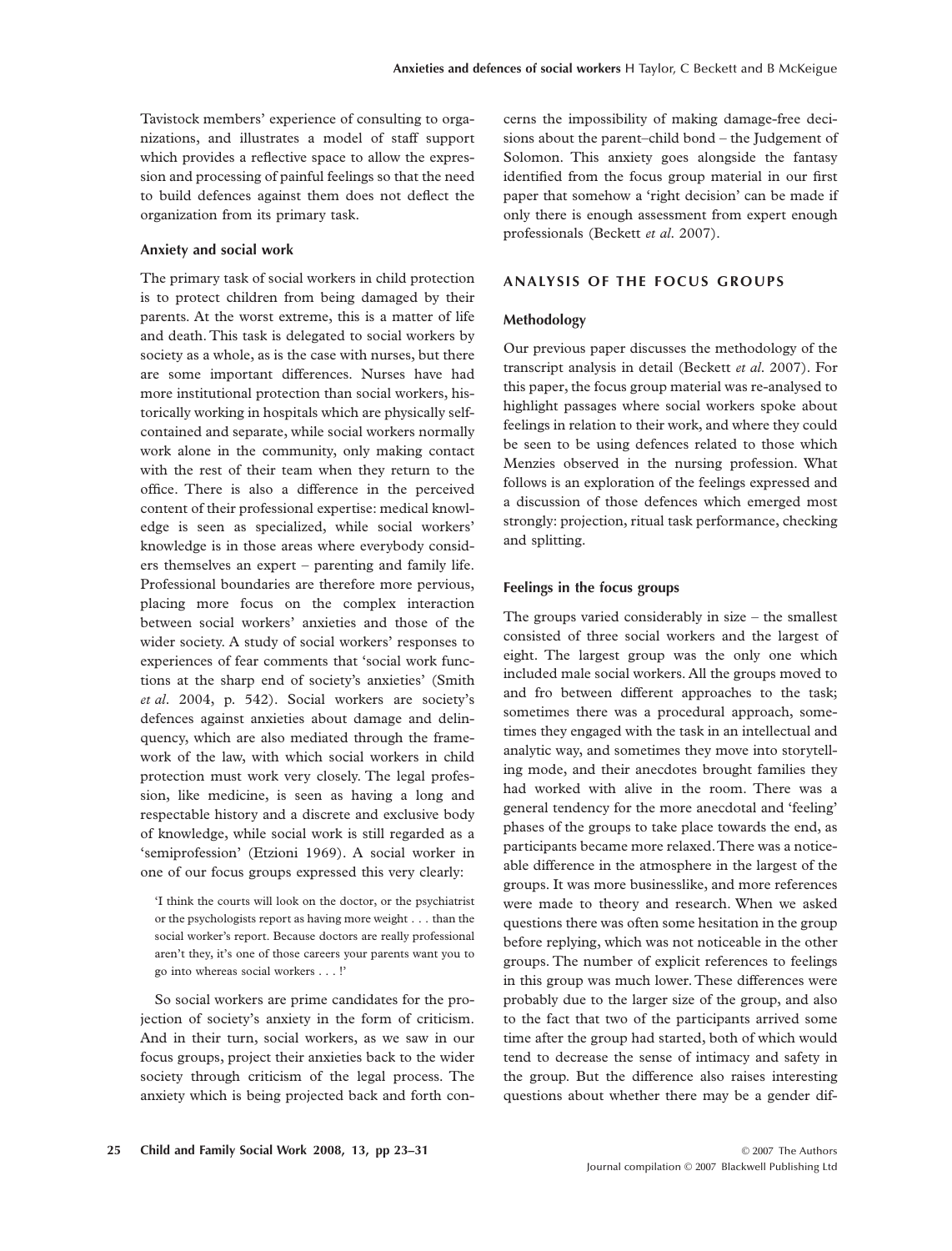ference in the way social workers talk, think and feel about their work, although our sample was far too small to be a basis for any hypothesis about this.

By far the most common feeling expressed was anxiety. There were also expressions of anger, although these were mostly indirect. The word 'frustration' was however, frequently used, as were words and metaphors to do with fighting, which could be seen as a way of ritualizing anger. Sometimes these were buried in day-to-day social work jargon (several references to 'the court arena'). There were also references to excitement, and on several occasions this became tangible in the room as they talked about the 'buzz' of court appearances. Much of this can be read as an indirect expression of anxiety, as one kind of emotional arousal is converted defensively into another. Smith *et al*. (2004) noted that social workers they interviewed tended to convert fear to drama (p. 552), and Skogstad noted a similar process at work among nurses on a cardiac ward, where anxiety about the sick bodies around was converted into the excitement of flirtatious exchanges between staff (Skogstad 2000, p. 109).

A further common theme in the groups was power and powerlessness. Social workers sometimes felt very powerless and undervalued, while at other times they expressed a strong sense of their own expert power – that they 'knew' what was best for the families with whom they dealt. One group talked in a shocked and disapproving way of a social worker in another team who said to a client with a snap of the fingers: 'I can take your baby away just like that.' The anecdote showed an extreme expression of social workers' power, and they wanted to distance themselves from it. The power is mediated through the legal system, and it is only possible for social workers to say something like this if they identify themselves completely with this system.What our participants spoke about in the focus groups were the complexities and conflicts of their relationship to the legal system, which generates anxiety, frustration- and excitement.

#### **What are the specific anxieties of social workers?**

The words used to express anxiety ranged through 'stressful', 'worrying', 'terrified', 'nerve-wracking', 'scary'. Some of the anxieties expressed clearly crossed the boundary between work-related and personal anxiety:

Hilltown A: 'Yet sometimes . . . I can go home and I'm thinking of a case in particular where you worry about it. And it doesn't go away. And you think – well – gosh – you know...'

The speaker declines to spell out her anxieties, but the implication is clear that we are talking about matters of life and death.The trailing off into inarticulacy has a superstitious feel, as if it would be dangerous to name the fear. When prompted by one of the facilitators to give words to it, another member of the group said, as if in prayer,

'Please don't let it happen to me – don't let it be tonight!'

When this group talked about this kind of anxiety, phrases such as 'oh, God!', 'Oh my God' recurred frequently.The fear here is of a child being killed, and this is made explicit later in the discussion, which goes on to describe a recent local tragedy where a young person in care took her own life. None of the other groups spoke so openly about the death of a child, but there were a number of references to the Climbié enquiry. There were also references to other kinds of damage, sometimes from parents, sometimes from other professionals and sometimes from the workers themselves:

Hilltown C: '. . . If I'd have taken her out of there I'm sure I'd have damaged her very badly.'

Hillville A: '. . . And sometimes I think we abuse, it's institutional abuse of the children because we haven't got placements that can meet the children's needs.'

When they talked about their fears about the responsibility they carried, the imagery they used was powerful, and often Biblical:

Hilltown C: '. . . even though you're not the only one that makes that decision, you feel that you're playing God.'

Hillville C: '. . . you really are playing God, and it's the most horrible feeling.'

Daleville A: 'These are judgements of Solomon at times, you know, and we do make them, and that is so scary.'

God, the ultimate omnipotent figure, is invoked, but they feel that they are only *playing* God – the burden of omnipotence is thrust upon them, and they feel unequal to the task:

Hillville F: '. . . I've only got little shoulders.'

Other professionals were identified as contributing to this burden:

Daleville B: '... when you've worked with a case and then tried to close it the schools will phone back and be very worried. You know, 'we don't want you to close this case'. When you say, 'Well look, what can I do?'. 'Well, I don't know what you can do but we don't want you to close it.' And they want this big safety net, it's like the child protection register is this great big book that because the child's name is on it then the child is going to be safe.'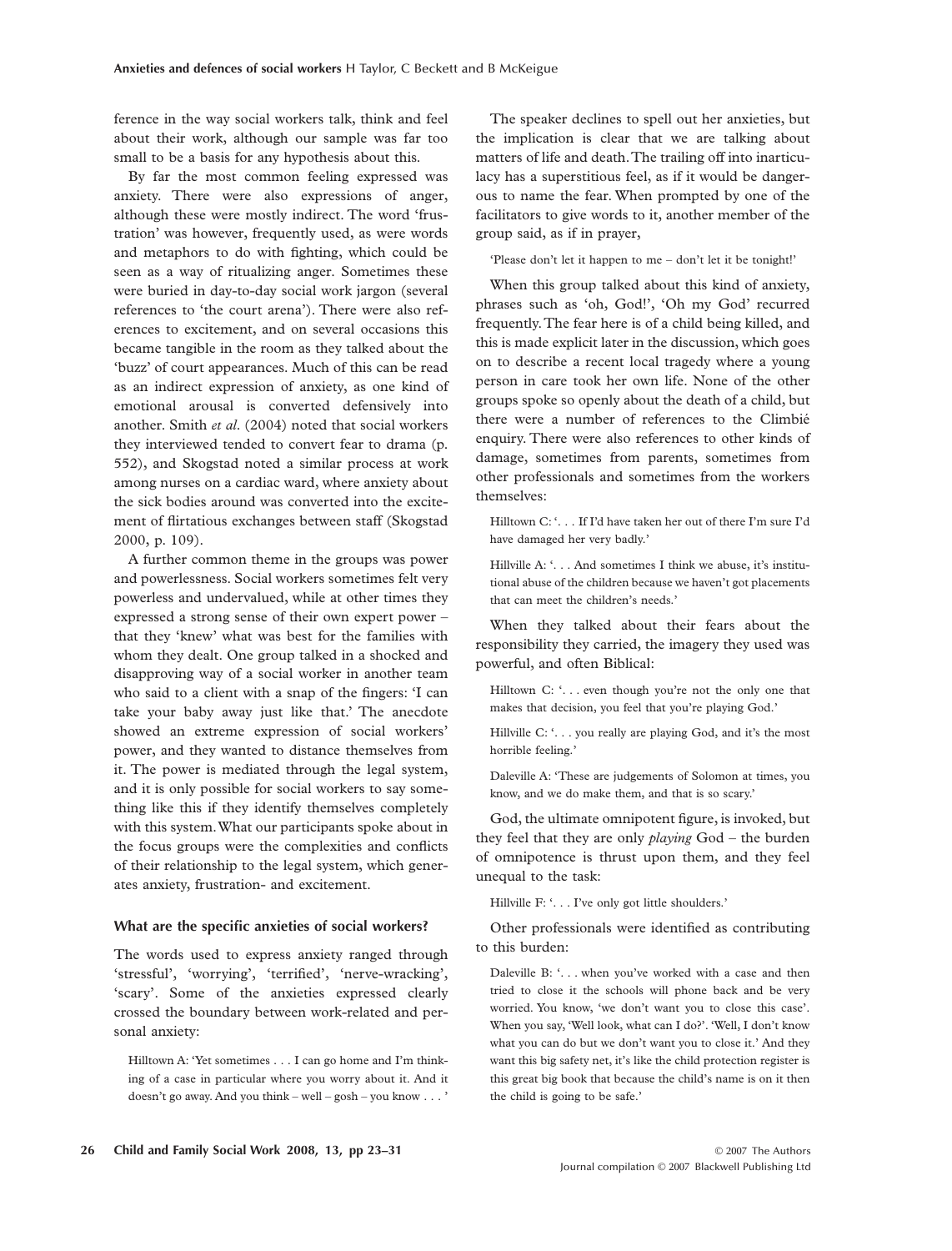There is a clear recognition here of how the institution with responsibility for child protection functions as a container for the unbearable anxieties of others. Comforting fantasy images (again there is an almost Biblical authority given to the great big book) convey the power of the projection.

Closely linked with the burden of responsibility was the fear of getting it wrong.The images used expressed the difficulty of making these judgements, particularly where child care is only marginally adequate and fluctuating in quality:

Hilltown E: 'And I think they are the hardest cases we work with, I think they take more out of us quite often, because . . . you continually know that you're walking a tightrope.'

There is also the fear of getting it wrong by failing to meet deadlines. The repetition emphasizes the extent of the anxiety:

Hillville B: '. . . there is sort of big anxiety already about the final hearing on this particular case because the deadlines are going to be so very, very tight to get all the assessments back. But there's sort of big anxiety around how this whole case is going to run because the deadlines are really, really tight. And it's really unknown, and having not done it before I really feel quite anxious about how that's going to work.'

One of the feared consequences of getting it wrong is trial by the press:

Hilltown D: '. . . if something bad happens to the next child and they know that a child was taken away from them in Hillshire Social Services, it'll be 'social workers fail child again'. And it will be my photograph on the front page of The Mirror. And that's where the worry is.'

In their study of social workers' experiences of fear, Smith *et al*. (2003) found that the fear of shame and blame was as strong, sometimes stronger, than fears about personal safety. One of their respondents spoke of 'a primitive fear about being accused, at some very simple level, of having done something bad' (p. 668). They suggest a link with separation anxiety, where the social worker fears being singled out from the team for personal criticism and attack. Marguerite Valentine commented that one of the effects of enquiries into child deaths is to turn social workers into 'demons of popular imagination' (Valentine 1994, p. 72).

Valentine also suggests that social workers' personal and primitive anxieties are particularly liable to resonate with those generated by their work because their choice of career is an unconscious attempt to heal themselves:

The inner world mirrors in an extremely disturbing way the reality of their work with abused children and the dynamic of reparation plays out, at some level, their own inner struggle. (Valentine 1994, p. 83)

Others have explored this idea in more depth, for example Roberts (1994, in a chapter entitled 'The self-assigned impossible task'), Skynner (1989) and Davies (1998). An Australian study found that over half of the child protection social workers interviewed believed that they had suffered abuse as children. (Stanley & Goddard 2002, p. 174).

#### **What defences do social workers use?**

#### *Projection*

Menzies identified a tendency among nurses to project irresponsibility onto their juniors, and to see their seniors as harshly critical and disciplinarian. She understood this as

...a collusive system of denial, splitting and projection that is culturally acceptable to, indeed culturally required of, nurses. Each nurse tends to split off aspects of herself from her conscious personality and to project them into other nurses. Her irresponsible impulses, which she fears she cannot control, are attributed to her juniors. Her painfully severe attitude to these impulses and burdensome sense of responsibility are attributed to her seniors. (Menzies 1960, p. 105)

Our focus group participants made frequent statements about the irresponsibility of others which appeared to be serving the same kind of defensive function, although the pattern was not one of projection up and down the hierarchy of social work. While Menzies's nurses delegated responsibility to superiors, social workers in our focus groups appeared to accept a high degree of professional and personal responsibility for their decisions, and felt the heavy weight of this anxiety, as has been described above.The organization of social work is less hierarchical than that of nursing, and as has been noted above, social workers work in a more open system. In child protection they operate alongside and within the legal system, and also alongside social workers and other professionals in other teams and agencies. So the projections were *across* this wider system rather than up and down their own agency.

Daletown C: '... some professionals are more ... if you hold them to task on certain issues or you ask them to deal with a child, if there's a job in it for them they're less likely to say that something is not adequate. It's very easy for, say, somebody in education to say 'over to you social services, we think this is totally below standard'. And when you put it back to them to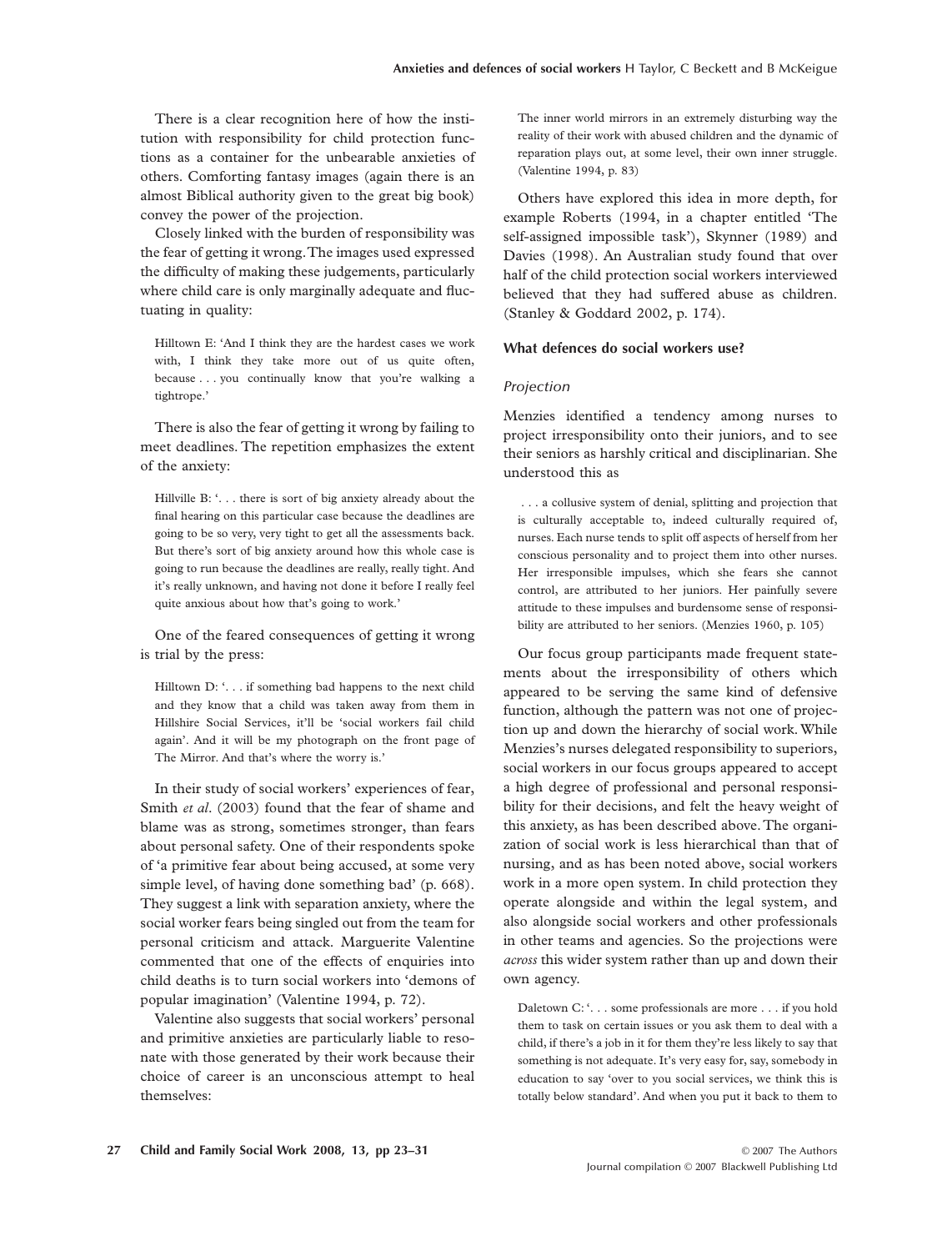say 'well how are we going to solve this as a multiagency group?' their threshold suddenly becomes a lot higher.'

Hilltown D: '. . . I was in X Social Services on Friday, about a family where the child has been abandoned here in Hillshire and he has contact, and I went to visit and I couldn't believe that there were no social workers involved with this family. And when I went down to X Social Services there are 13 family files on this case . . . And the social worker said to me 'but the thing is, we go in and everything gets better and then we withdraw and everything gets really bad again'. But there are little babies in that family and it is awful conditions that they live in.'

These quotes were typical of many.The first accuses other professionals of failing to accept their share of responsibility. The second criticizes fellow social workers in another agency, also a recurring pattern. In the same group there was also criticism of the 'gungho' attitude of the child protection team for callous disregard of the feelings of a mother whose baby was removed, and in another group there was criticism of mental-health workers who were seen as insufficiently focused on the needs of the child as opposed to the mentally ill mother. Both of these criticisms of others' judgement reflect their own 'judgement of Solomon' dilemmas about which the social workers elsewhere acknowledged huge anxiety. Whatever decisions they make will cause pain and risk damage to either the parent or the child, and here they are defending themselves against this knowledge by attacking the carelessness which they perceive in others, but which they fear in themselves.

It is interesting that the fiercest and most often repeated criticism was directed towards children's guardians, who, although appointed by the courts, shared our focus group members' social work training and background.

Hillville A: '... there are guardians, who will remain nameless, who we do know have a lot of personal issues. And over identify with cases, and particularly where they might have experienced separation from their parents or have been adopted. And in cases of adoption there have been some very, very unsound decisions and recommendations, unfortunately gone to court to the final hearing and as a social worker your views are really not often taken much notice of because so much weight is put on the guardians.'

In attacking the guardians they may be defending themselves against fears of their own emotional overinvolvement, which could lead to poor judgement, with potentially disastrous consequences. This is not to suggest that their criticisms of others' practice were not valid; we have no way of knowing the objective truth about this. But the strength of feeling expressed

seemed to relate to the anxieties generated by their own role. At other points in the discussion they engaged thoughtfully with the complexity of the decision-making process, showing that they were able to move beyond the defensive tendency to think in terms of 'good' and 'bad', 'us' and 'them'. Possibly the defensive projection of anxiety assisted them in this process; on several occasions in the discussions we noticed that vehement criticism of other workers was closely followed by one of these more thoughtful and analytical passages. The focus groups temporarily established a reflective space of the kind that was not available to the nurses in Menzies's study, and which is one of the main ways in which the anxiety in organizations can be contained. In his study of a cardiac ward, Skogstad observed a similar process: nursing staff were enabled to speak to each other about the recent death of a patient only after they had projected their anxiety about this into intense (and successful) efforts to restore a piece of equipment to working order (Skogstad 2000, p. 115). Smith *et al*. reported that the social workers they interviewed valued the opportunity to talk about their fears (Smith *et al.* 2003, p. 669), and our focus group participants made similar observations.

#### *Ritual task performance*

Menzies noted a culture of ritual task performance in an attempt to defend staff against the anxiety inherent in decision-making. As she notes, the anxiety derives from the absence of full factual information: 'If the facts were fully known, no decision need be made; the proper course of action would be self-evident' (Menzies 1960, p. 103). As we noted in our previous paper, the court process gives rise to a similar seeking after certainty, with reluctance to contemplate the possibility of uncertainty and mistakes, leading, as we observed, to the tendency to overvalue expert opinion. It is easy to see how the formality of court proceedings, like the task-list of nurses in the 1950s, works to produce the illusion of control and infallibility. The same is true of the policies and procedures developed through legislation and within social work agencies. Predetermined procedures in social work may have a defensive function, but they are also an important tool in pursuit of the primary task, hard-won through the many enquiries into child deaths that are never far from the minds of social workers. Applying Menzies's analysis to the work of an area team, Celia Downes observes that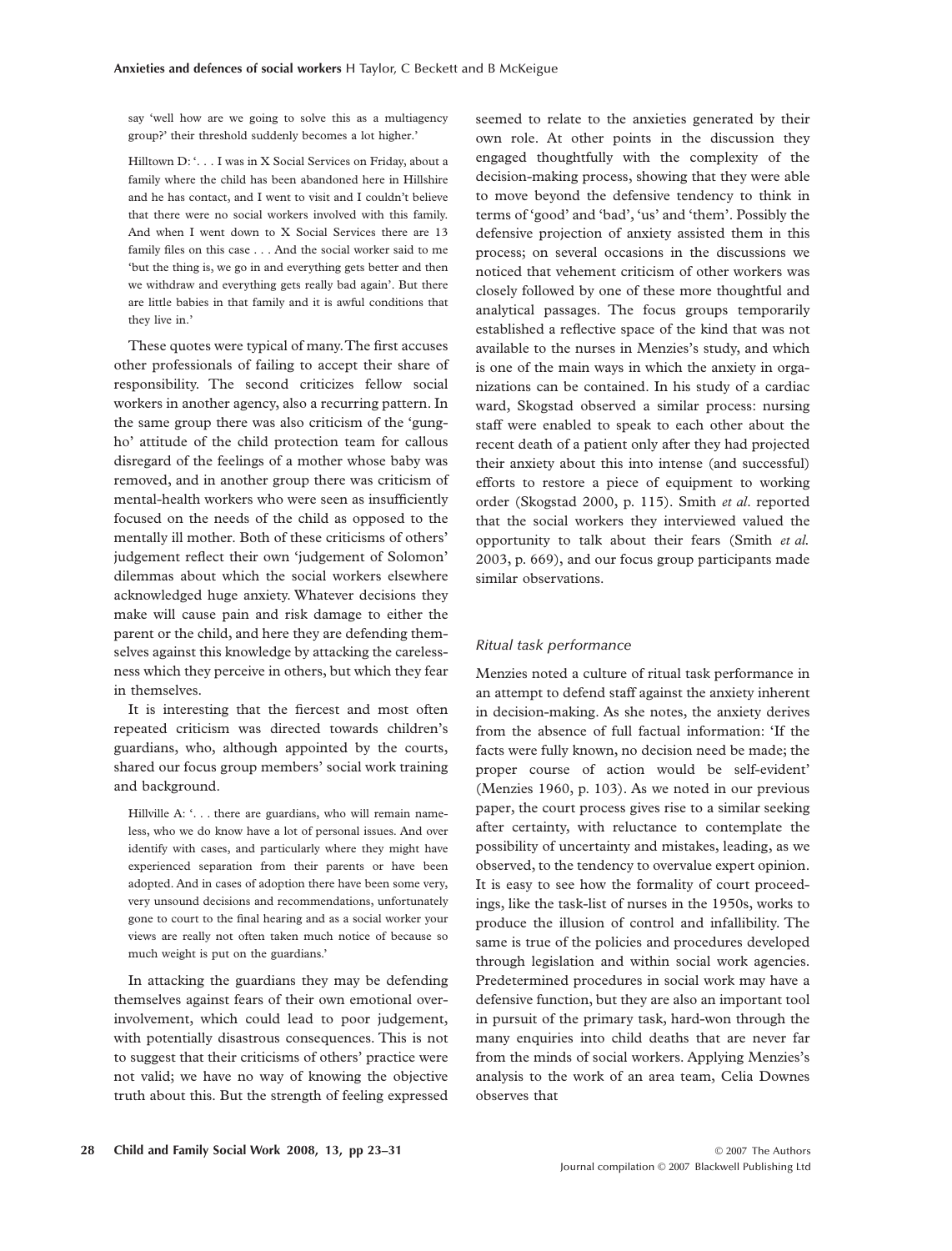Most of the time workers find themselves crossing and recrossing a threshold between policies and practices providing an enabling framework to a defensive use of the same procedures. (Downes 1988, p. 120)

Our social workers too spoke of procedures as being both restricting and enabling.

Three aspects of ritual task performance emerged from our focus groups: game, drama and procedure. As we observed in our previous paper, the images of game and drama were widely used in relation to the court 'arena', and there was an awareness of the depersonalizing aspect of this, and the tendency to lose sight of the child:

Daletown H: 'I think once it gets in to court proceedings or care proceedings . . . it's less focus on the child... courts are adversarial or playgrounds for barristers or whatever...' C: 'A due process . . .'

H: 'Yeah, and it becomes more of a game'

As well as a game, it was also often described as a 'drama' or a 'fight' which some of our focus group members admitted to enjoying. As suggested above, this may have to do with the way in which anxiety is converted to excitement, and the court ritual may help with this process.

In relation to procedures within their own departments, some frustration was expressed, particularly about the way in which the child could be lost sight of in bureaucracy:

Hilltown D: '... We're not doing any direct work with children anymore. We're doing all the administration, we're just like glorified secretaries.'

Hillville F: '... With all the red tape and everything else that comes with it now, you lose the children. . . . I find that's the hardest part that they're the ones who are getting swept along with the process.'

Menzies observed that ritual task performance in nursing went alongside depersonalization, prioritizing the task-list over the holistic needs of individual patients. However, procedures bring a sense of security in the face of anxiety and doubt, and this was also apparent from our focus groups:

Hilltown A: 'It's a structured procedure and you'll go to a directions hearing, then you will have your directions or instructions and you follow that to the letter . . . And I like that.'

Daletown C: '... we have the assessment framework which is at best a very good tick list in making sure you're covered'

Another worker summed up the way in which the combination of following the formal care planning

and court procedure while also working sensitively with the individual child can lead to satisfaction of a job well done:

Daleville A: '. . . it's the pleasure of a well constructed statement and care plan, . . . it weighs up the pros and the cons, it takes the weight of the evidence of the experts, it considers the whole process within that perhaps six, seven months. And you look at it and you measure it against what's happening for your child and the work you've done with the child alongside that, maybe in foster care, and to get consensus at the end and to get a well constructed care plan that the guardian actually praises you for.Yes, it is very satisfying . . . and you can't get a better high than coming out of there and saying 'result!''

### *Checking*

Menzies observed a culture in the hospital which reduces the weight of responsibility for decisionmaking through checks and counter-checks:

The final act of commitment is postponed by a common practice of checking and re-checking decisions for validity and postponing action as long as possible. (Menzies 1960, p. 104)

In their study of child care cases, where decisions took 2 years or more, Beckett & McKeigue (2003) identified repeated assessments as a major factor in delay and suggested an explanation of this in terms of 'an unrealistic hope that assessment would somehow deliver certainty if only it went on long enough' (p. 40).

Our social workers indicated that they were aware of this. They spoke about it mainly in relation to the court process and the need to be seen as impartial and to protect themselves from criticism:

Hilltown D: '... we kind of know which direction it will go eventually . . . but we have to . . . make sure that every single thing that could have been considered, was considered. Because otherwise we'd be criticized at the final hearing.'

A speaker in another group suggested that there had been a recent change in the culture of checking and counter-checking as a result of the new protocol on court delay (Lord Chancellor's Department 2003):

Daletown C: '... A few years back, we would repeat assessment without any clear reason as to why we were repeating that assessment. I think we're getting an awful lot better at asserting our position and saying 'well, in the absence of fresh information, this is our view'...I think the protocol is going to help that even more, that you don't undertake an assessment unless you can identify the benefits for the parent and the child.'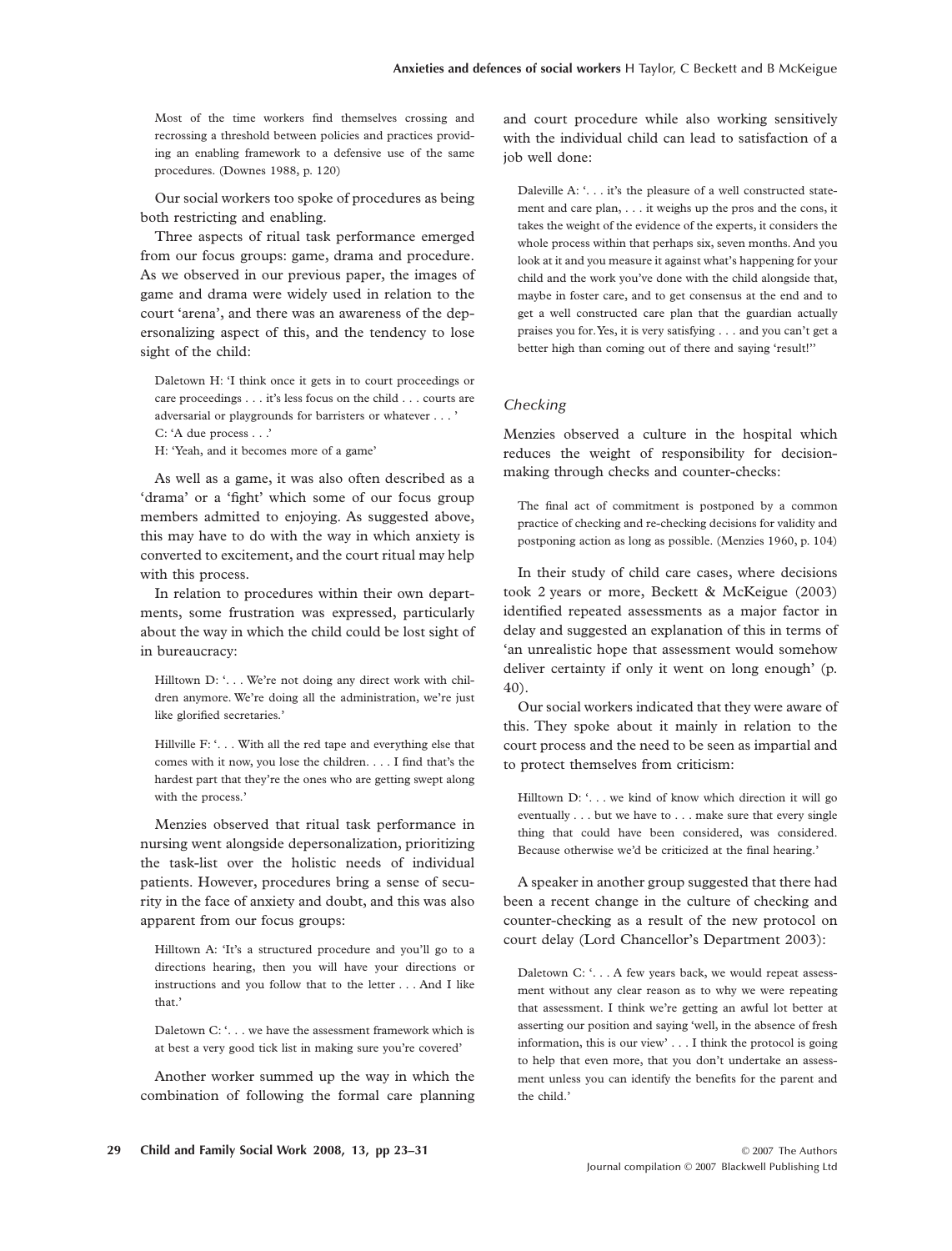# *Splitting*

Perhaps the best-known defensive technique which Isabel Menzies discusses is splitting up the nurse– patient relationship; as she observes, 'the core of the anxiety situation for the nurse lies in her relation with the patient' (Menzies 1960, p. 101). It is possible to see many of the changes that have taken place in the organization of social work in this light, as an attempt to deal organizationally with the unbearable anxiety which close contact with, and responsibility for, damaged and vulnerable individuals stirs up in the social worker. Social work organizations are shaped by the anxieties of the wider society as well as those of the workers in immediate contact with service users, and for both the tendency is to deal with these anxieties by splitting them into more apparently manageable tasks. But what is lost is an awareness of the complexity of the whole, and the anxiety remains while the limits of knowledge and control are not faced.

Our social workers showed an awareness of how splitting the service user's relationship between different social workers limited the effectiveness of the work, and risked glossing over complex needs. The Hillshire social workers spoke more about different approaches between different children and family teams, while the Daleshire social workers were more concerned about their working relationships with social workers from other specialisms, such as mental health and learning difficulties. A Daleville worker used a double image of dissociation:

Daleville B: 'Yes, in the past I've had a couple of cases where parents have been disabled . . . And even though they had workers in their own rights, they [the workers] didn't seem to want to work together to look at the needs of the children . . . they had their own remits and the fact that the parent with the disability or the terminal illness was actually affecting the children and their life within the home, that was in a box in a compartment, and they just wouldn't really engage with us.'

A speaker in the Daletown group had a more positive view of how different perspectives could be constructive:

Daletown B: 'Yeah I've noticed that tension certainly with a learning disabled partnership worker who's very much working for the adult, or the rights of the adult. You know, there is that tension and you can see it. But I think that in this particular case . . . that forum actually helped to make sure that people had the full view of what was going on.'

Social workers in both Hillshire groups also showed an awareness of how the distinct cultures and roles of different child care teams could affect attitudes to their work:

Hilltown D: '... but if I had gone straight to child protection in Hillville as opposed to coming to Continuing Care at first, then I can imagine myself getting into that way of being gung-ho, you know, 'I'm the best' and all this nonsense.Which they begin to believe. And it's not like that at all.'

Hillville D: '... what we do have a difficulty is with ... inheriting the work, from the short-term team.They've often made up their mind of the plan because they don't seem to look into the future and often that will delay things.'

#### **Managing anxiety**

This paper has focused on what we observed about social workers' anxieties and defences, but this was a by-product of our original research.We did not therefore specifically address the question of how anxiety was managed, though some indications did emerge. Procedures and frameworks which gave clarity without 'losing the child' were valued, as was support from managers and colleagues. The members of our focus groups were prepared to talk very openly about their work and the feelings it evoked, and there were several comments which indicated that they enjoyed and valued the opportunity to do this:

Daleville A: 'I think we need more of these focus group where you can sit and talk about this.' C: 'It's therapeutic, isn't it?'

The Tavistock model of organizational consultancy which informed Isabel Menzies's work proposes that staff groups in the human services should have space for reflection and support in order to process their work-related anxieties, and that this is essential for the health both of the individual and the organization. And Buckley (2000, p. 259), in examining child protection practice, argues for a greater emphasis in social work education on the understanding of organizational dynamics and the defensive responses which lead to the kind of splitting among professionals which our focus groups spoke about.

#### **CONCLUSION**

This research project was conceived as an attempt to understand difficulty and delay in coming to conclusions in care proceedings. Beckett & McKeigue (2003) have suggested elsewhere that one factor in the delay is the unrealistic quest for certainty in these 'judgements of Solomon' and an unwillingness on the part of those involved to trust the judgement of others. This paper has examined the way in which social work in this area awakens primitive anxieties. It suggests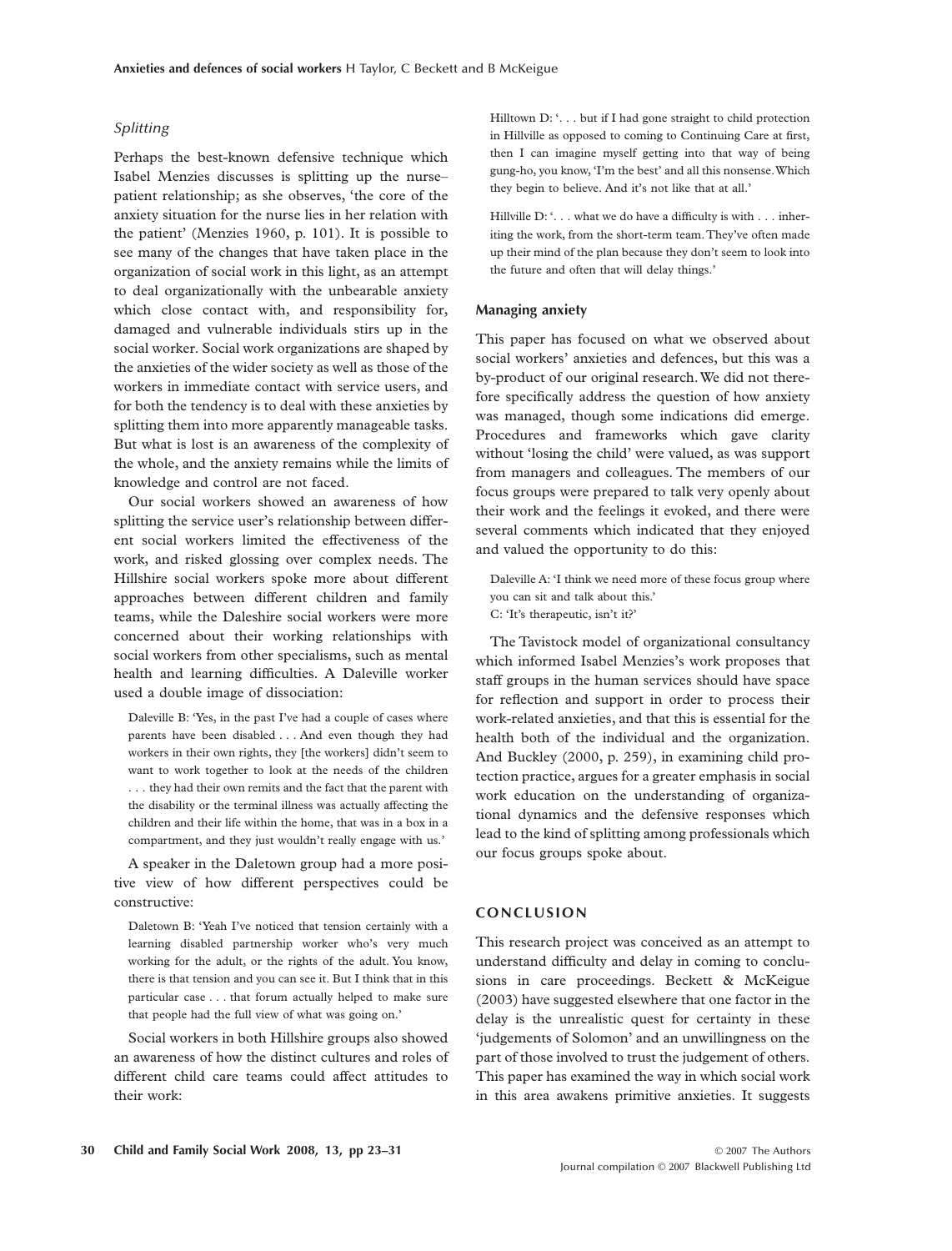that the powerful defences of splitting and projection underlie social workers' tendency to see other professionals involved as irresponsible while assuming the full weight of responsibility on their own shoulders. This is a recipe for stress and is likely to be a contributory factor in the burnout and staff turnover, which is a further factor in the drive towards repeated assessments in care proceedings.

It is appropriate for social workers to be anxious about the work they do. Anxiety is an important diagnostic tool and also a stimulus to defensive action against the perceived threat.The difficulty is to ensure that this anxiety is functional rather than dysfunctional. The tendency in organizations is to address problems through the creation of structures and procedures, and these have undoubtedly contributed to the effectiveness of child protection. However, as Menzies observed in her classic study of nursing, institutions can become distorted by the anxieties they have to contain, and the danger is that their procedures can become ritualistic and imbued with magical thinking. Ultimately, it is not procedures which will protect children, but the mobilization of the perceptions and anxieties of individual social workers, other professionals and members of the wider community. This essential process will be best supported by an organizational culture in which anxiety can be expressed and worked through rather than projected elsewhere, and in which uncertainty can be acknowledged and held while also coming to the necessary conclusions for decisions to be made without damaging delay.

#### **REFERENCES**

- Beckett, C. & McKeigue, B. (2003) Children in Limbo: cases where care proceedings have taken two years or more. *Adoption and Fostering*, **27,** 31–40.
- Beckett, C., McKeigue, B. & Taylor, H. (2007) Coming to conclusions: social workers' perceptions of the decision-making process in care proceedings. *Child and Family SocialWork*, **12,** 54–63.
- Bion, W. (1959) Attacks on linking. *International Journal of Psychoanalysis*, **40,** 308–315.
- Buckley, H. (2000) Child protection: an unreflective practice. *SocialWork Education*, **19,** 253–263.
- Davies, R. (ed.) (1998) *Stress in Social Work.* Jessica Kingsley, London.
- Downes, C. (1988) A psychodymamic approach to the work of an area team. In: *Social Work and the Legacy of Freud* (eds G. Pearson, J. Tressider & M. Yelloly), pp. 117–128. Macmillan Education Limited, Basingstoke.
- Etzioni, A. (1969) Introduction. In: *The Semiprofessions and Their Organisation* (ed. A. Etzioni), pp. v–xvii. The Free Press, New York.
- Hinshelwood, R. & Skogstad, W. (2000) *Observing Organisations*. Brunner-Routledge, Hove.
- Klein, M. ([1946] 1986) Notes on some schizoid mechanisms. In: *The Selected Melanie Klein* (ed. J. Mitchell), pp. 176–200. Penguin, Harmondsworth.
- Lord Chancellor's Department (2003) *Protocol for Judicial Case Management in Public Law Children Act Cases.* Lord Chancellor's Department, London.
- Menzies, I.E.P. (1960) A case-study in the functioning of social systems as a defence against anxiety: a report on a study of the nursing service in a general hospital. *Human Relations*, **13,** 95–121.
- Obholzer, A. (1994) Afterword. In: *The Unconscious atWork* (eds A. Obholzer & V.Z. Roberts), pp. 206–210. Branner-Routledge, Hove.
- Obholzer, A. & Roberts, V.Z. (eds) (1994) *The Unconscious at Work: Individual and Organisational Stress in the Human Services*. Branner-Routledge, Hove.
- Roberts, V.Z. (1994) The self-assigned impossible task. In: *The Unconscious at Work* (eds A. Obholzer & V.Z. Roberts), pp. 110–119. Brunner-Routledge, Hove.
- Skogstad, W. (2000) Working in a world of bodies; a medical ward. In: *Observing Organisations* (eds R. Hinshelwood & W. Skogstad), pp. 101–121. Brunner-Routledge, Hove.
- Skynner, R. (1989) *Institutes and How to Survive Them.* Routledge, London.
- Smith, M., McMahon, L. & Nursten, J. (2003) Social workers' experiences of fear. *British Journal of SocialWork*, **33,** 659–671.
- Smith, M., Nursten, J. & McMahon, L. (2004) Social workers' responses to the experience of fear. *British Journal of Social Work*, **34,** 541–559.
- Stanley, J. & Goddard, C. (2002) *In the Firing Line* Wiley, Chichester.
- Trist, E. ([1950] 1990) Culture as a psycho-social process. In: *The Social Engagement of Social Science*, Vol I (eds E. Trist & H. Murray), pp. 539–545. Free Association Books, London.
- Valentine, M. (1994) The social worker as 'bad object'. *British Journal of SocialWork*, **24,** 71–86.